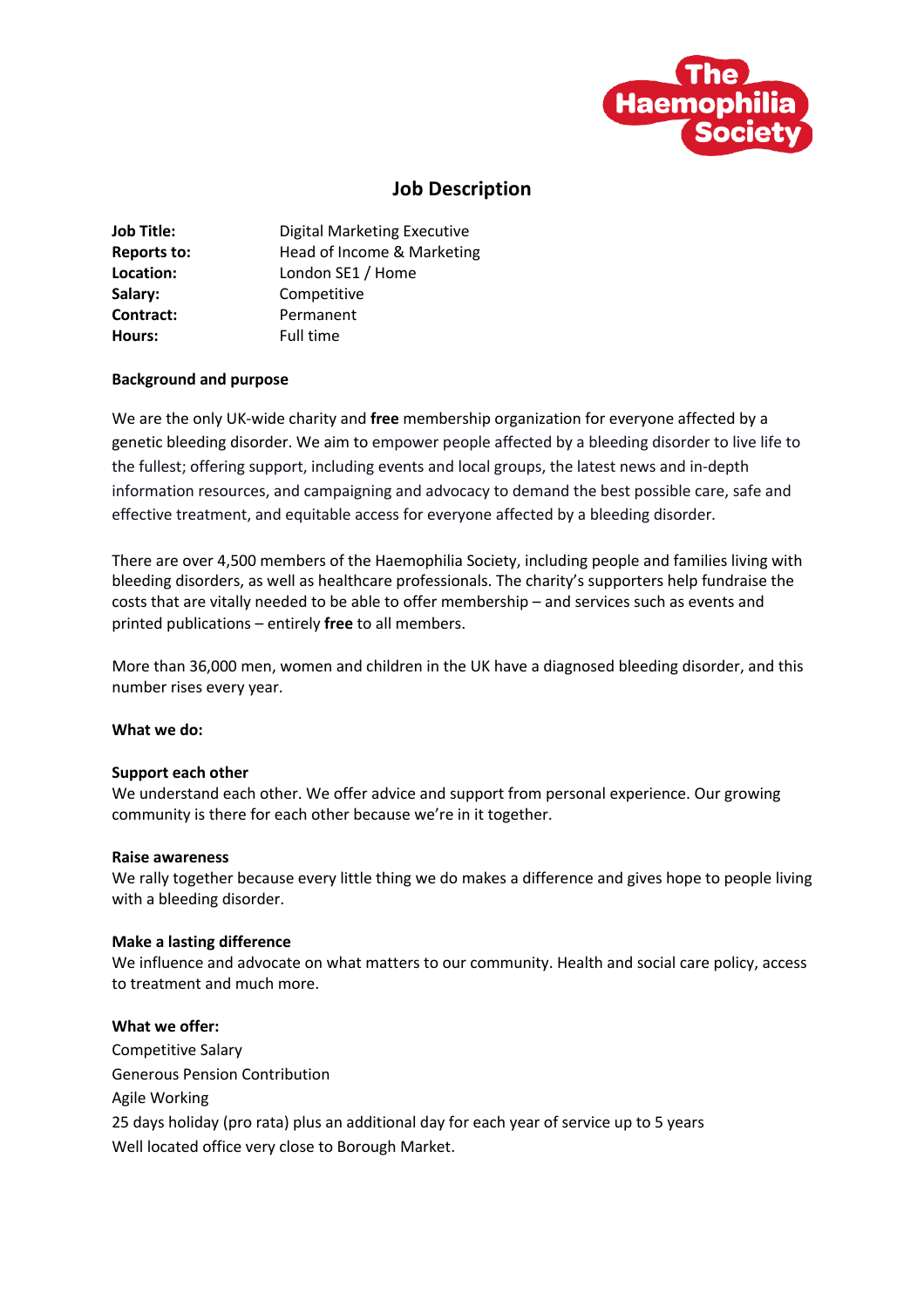

## **About the role**

This role is instrumental in developing, delivering, and regularly managing an integrated digital content and marketing strategy to support fundraising and member services, and to raise general awareness of the Haemophilia Society.

You will be responsible for day-to-day management of THS' website and social media platforms, creating, scheduling, and testing content, and monitoring performance of all digital outputs, with a view to acquire new audiences and increase engagement with existing ones.

This is an exciting time for THS. In November 2021, we launched our new three-year strategy, along with a refreshed brand which better reflects our mission, values, and ambitious plans. We are a small team of passionate, hard-working people with a diverse range of interests and experiences.

**Job Purpose:** To lead on acquisition and engagement of digital audiences through the development of a compelling digital marketing strategy.

## **Key Responsibilities:**

- Support the Head of Income & Marketing to define and refine a digital content and marketing strategy and deliver it alongside a running audit of existing digital outputs, and implementation of a digital measurement and analytics system.
- Take a lead on the acquisition and engagement of new and existing online audiences, ensuring THS is sending out the right message via the right channel.
- Oversee and manage THS' digital channels and activity on a day-to-day basis, replying to comments, engaging with supporters in compliance with THS's brand guidelines, and identifying opportunities for further engagement.
- Provide an analytical data-driven perspective, monitoring, reporting, and analysing engagement emails, posts and marketing campaigns to make improvements and achieve maximum results.

## **Activities**

# Planning

- Work with the Head of Income & Marketing to develop and implement a digital marketing strategy and regularly monitor and optimise performance.
- Work collaboratively with THS' Communications and Head of Income & Marketing on planning and executing day-to-day engagement content across emails, social posts and the THS website.
- Managing the digital communications calendar and ensuring that emails and posts are planned and scheduled based on organisational priorities.
- Plan digital outputs for wider marketing campaigns, such as fundraising events and appeals, and awareness and policy campaigns, presenting detailed media plans and KPIs to key stakeholders.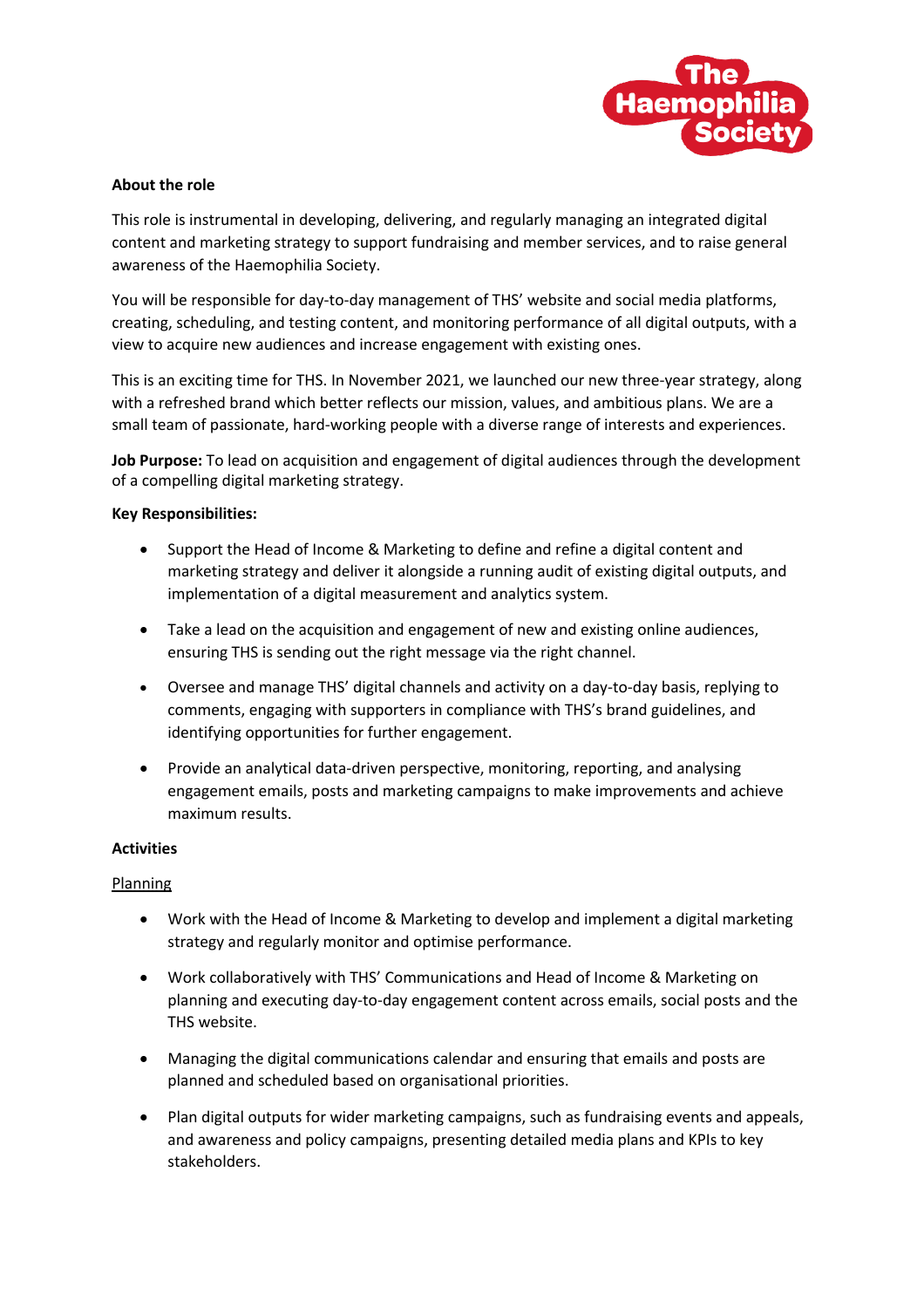

# Creating and Delivery

- Develop acquisition and engagement strategies for website users and social media followers, with a view to increasing interaction with our brand and ultimately converting users into supporters and members.
- With the Communications team, write copy for social media posts, webpages and digital marketing outputs. Source and create assets and images where necessary.
- Produce THS' monthly email newsletters, growing its readership and managing the mailing lists, implementing A/B testing campaigns and dynamic content to better understand and segment the needs and requirements of THS' members.
- Where required, develop, build, and deliver paid-advertising campaigns, identifying target audiences and relevant digital channels, forecasting response, setting goals and KPIs and managing budget over the lifetime of the campaign.

# Performance Optimisation and Reporting

- Regularly test digital outputs with a view to continually optimise performance.
- Lead on the analysis, evaluation and sharing of social and digital performance, using this information to inform and improve performance and understanding of THS' online audiences.
- Build a digital measurement and analytics system to regularly report on day-to-day engagement and marketing activities. This could be a bespoke dashboard within Google Data Studio or THS' CRM system.

# Governance

- Be the guardian of the brand voice, working with internal and external stakeholders to ensure that brand guidelines and organisational values are adhered to.
- Ensure content creation is compliant with updated accessibility policies.
- Keep up-to-date with digital marketing trends and legislation, and ensure compliance with the Charity Commission, and data protection requirements, including the General Data Protection Directive.

# **What we are looking for:**

- Excellent communication skills with the ability to craft and deliver compelling messages.
- Experience of initiating or running digital marketing campaigns, both paid and organic, across multiple different digital marketing platforms.
- Experience of digital community engagement.
- Experience of monitoring and analysing digital measurements including website usage.
- Excellent organisational and administrative skills, and strong attention to detail.